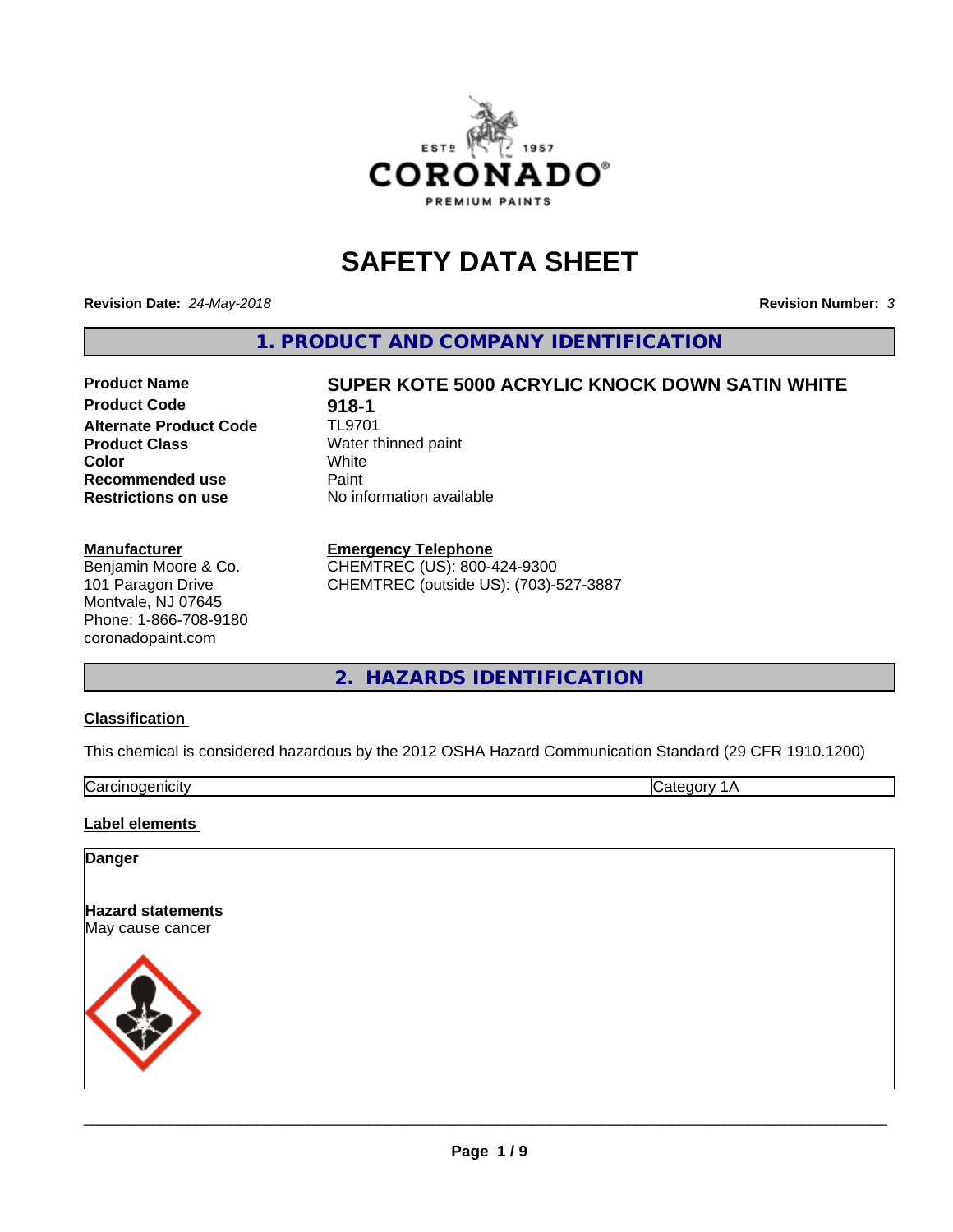**Appearance** liquid **Odor 11** Odor little or no odor

#### **Precautionary Statements - Prevention**

Obtain special instructions before use Do not handle until all safety precautions have been read and understood Use personal protective equipment as required

#### **Precautionary Statements - Response**

IF exposed or concerned: Get medical advice/attention

#### **Precautionary Statements - Storage**

Store locked up

#### **Precautionary Statements - Disposal**

Dispose of contents/container to an approved waste disposal plant

#### **Hazards not otherwise classified (HNOC)**

Not applicable

#### **Other information**

No information available

#### **3. COMPOSITION INFORMATION ON COMPONENTS**

\_\_\_\_\_\_\_\_\_\_\_\_\_\_\_\_\_\_\_\_\_\_\_\_\_\_\_\_\_\_\_\_\_\_\_\_\_\_\_\_\_\_\_\_\_\_\_\_\_\_\_\_\_\_\_\_\_\_\_\_\_\_\_\_\_\_\_\_\_\_\_\_\_\_\_\_\_\_\_\_\_\_\_\_\_\_\_\_\_\_\_\_\_

| <b>Chemical name</b>                                                         | CAS No.    | Weight-% |
|------------------------------------------------------------------------------|------------|----------|
| Limestone                                                                    | 1317-65-3  | 20       |
| Kaolin                                                                       | 1332-58-7  |          |
| Titanium dioxide                                                             | 13463-67-7 | טו       |
| Propanoic acid, 2-methyl-, monoester with<br>2,2,4-trimethyl-1,3-pentanediol | 25265-77-4 |          |
| Silica, crystalline                                                          | 14808-60-7 | U.5      |

|                                                  | 4. FIRST AID MEASURES                                                                                    |
|--------------------------------------------------|----------------------------------------------------------------------------------------------------------|
| <b>General Advice</b>                            | No hazards which require special first aid measures.                                                     |
| <b>Eye Contact</b>                               | Rinse thoroughly with plenty of water for at least 15 minutes and consult a<br>physician.                |
| <b>Skin Contact</b>                              | Wash off immediately with soap and plenty of water while removing all<br>contaminated clothes and shoes. |
| <b>Inhalation</b>                                | Move to fresh air. If symptoms persist, call a physician.                                                |
| Ingestion                                        | Clean mouth with water and afterwards drink plenty of water. Consult a physician<br>if necessary.        |
| <b>Most Important</b><br><b>Symptoms/Effects</b> | None known.                                                                                              |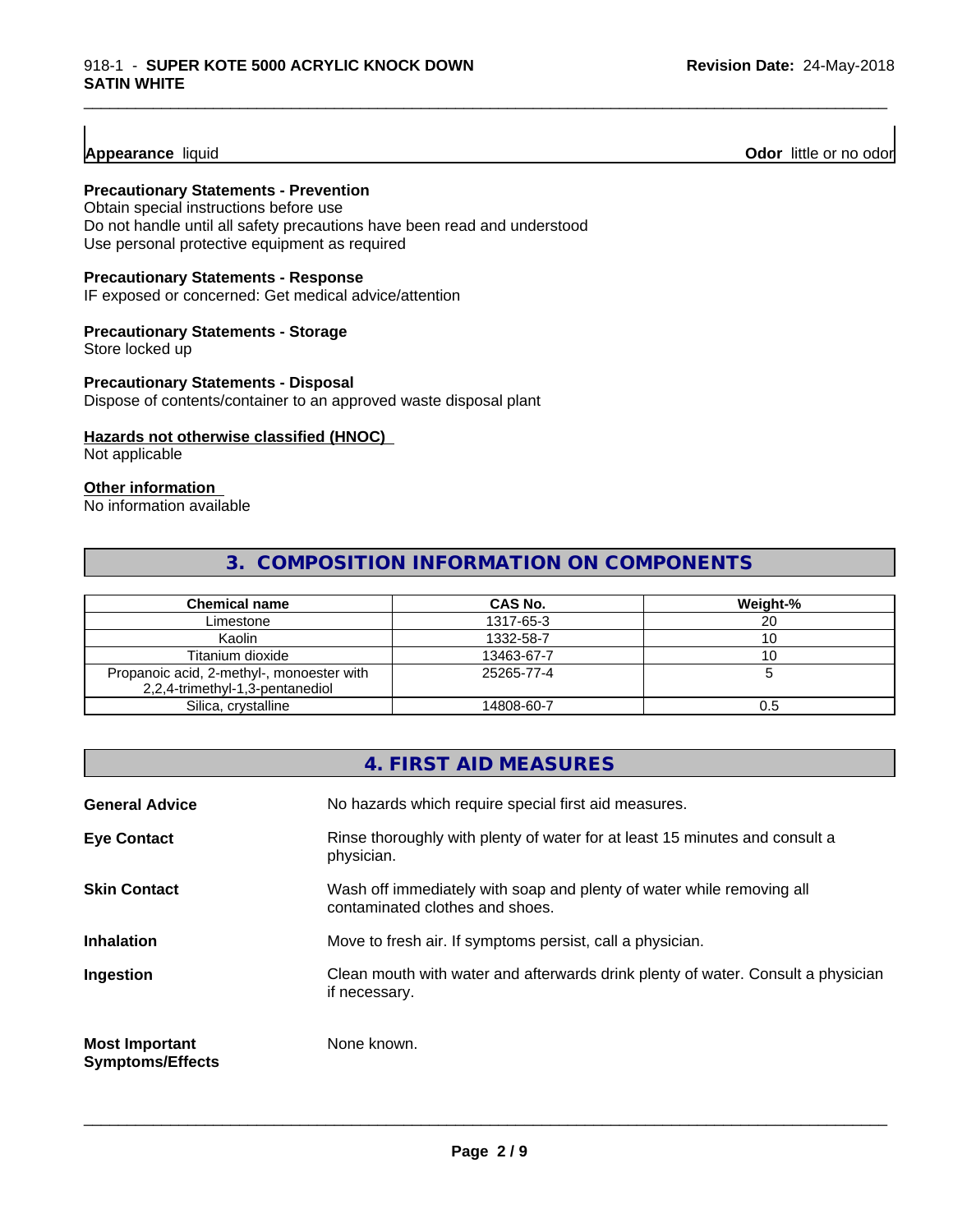| <b>Notes To Physician</b>                                                        | Treat symptomatically.                                                                                                                       |  |
|----------------------------------------------------------------------------------|----------------------------------------------------------------------------------------------------------------------------------------------|--|
|                                                                                  | 5. FIRE-FIGHTING MEASURES                                                                                                                    |  |
| <b>Suitable Extinguishing Media</b>                                              | Use extinguishing measures that are appropriate to local<br>circumstances and the surrounding environment.                                   |  |
| <b>Protective Equipment And Precautions For</b><br><b>Firefighters</b>           | As in any fire, wear self-contained breathing apparatus<br>pressure-demand, MSHA/NIOSH (approved or equivalent)<br>and full protective gear. |  |
| <b>Specific Hazards Arising From The Chemical</b>                                | Closed containers may rupture if exposed to fire or<br>extreme heat.                                                                         |  |
| <b>Sensitivity To Mechanical Impact</b>                                          | No                                                                                                                                           |  |
| <b>Sensitivity To Static Discharge</b>                                           | No.                                                                                                                                          |  |
| <b>Flash Point Data</b><br>Flash Point (°F)<br>Flash Point (°C)<br><b>Method</b> | Not applicable<br>Not applicable<br>Not applicable                                                                                           |  |
| <b>Flammability Limits In Air</b>                                                |                                                                                                                                              |  |
| Lower flammability limit:<br><b>Upper flammability limit:</b>                    | Not applicable<br>Not applicable                                                                                                             |  |
| Flammability: 0<br><b>NFPA</b><br>Health: 1                                      | Instability: 0<br><b>Special: Not Applicable</b>                                                                                             |  |
| <b>NFPA Legend</b><br>0 - Not Hazardous<br><b>Clinhtly</b>                       |                                                                                                                                              |  |

- 1 Slightly
- 2 Moderate
- 3 High
- 4 Severe

*The ratings assigned are only suggested ratings, the contractor/employer has ultimate responsibilities for NFPA ratings where this system is used.*

*Additional information regarding the NFPA rating system is available from the National Fire Protection Agency (NFPA) at www.nfpa.org.*

#### **6. ACCIDENTAL RELEASE MEASURES**

| <b>Personal Precautions</b>      | Avoid contact with skin, eyes and clothing. Ensure adequate ventilation.                             |
|----------------------------------|------------------------------------------------------------------------------------------------------|
| <b>Other Information</b>         | Prevent further leakage or spillage if safe to do so.                                                |
| <b>Environmental precautions</b> | See Section 12 for additional Ecological Information.                                                |
| <b>Methods for Cleaning Up</b>   | Soak up with inert absorbent material. Sweep up and shovel into suitable<br>containers for disposal. |
|                                  |                                                                                                      |

### **7. HANDLING AND STORAGE**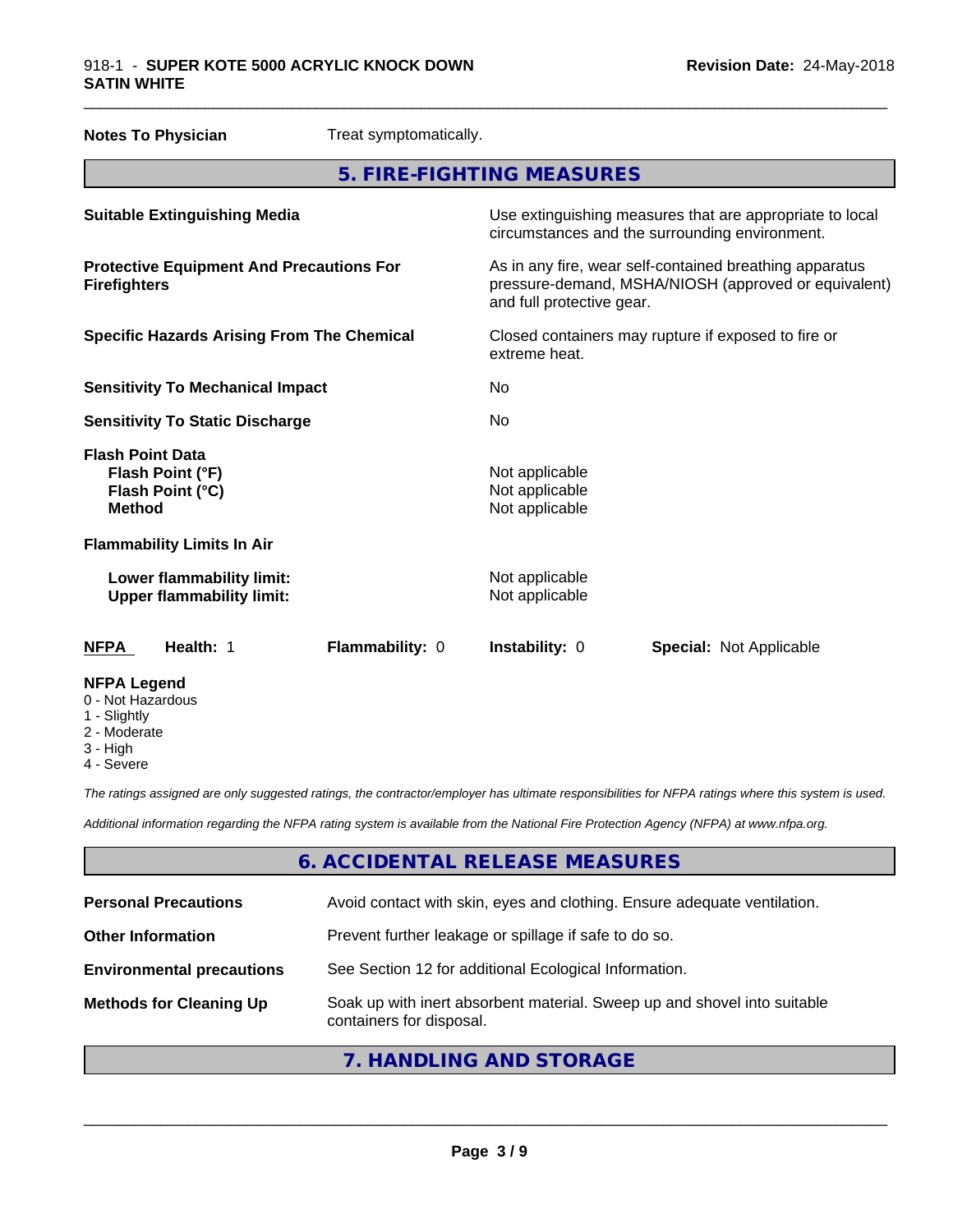| <b>Handling</b>               | Avoid contact with skin, eyes and clothing. Avoid breathing vapors, spray mists or<br>sanding dust. In case of insufficient ventilation, wear suitable respiratory<br>equipment. |
|-------------------------------|----------------------------------------------------------------------------------------------------------------------------------------------------------------------------------|
| <b>Storage</b>                | Keep container tightly closed. Keep out of the reach of children.                                                                                                                |
| <b>Incompatible Materials</b> | No information available                                                                                                                                                         |

\_\_\_\_\_\_\_\_\_\_\_\_\_\_\_\_\_\_\_\_\_\_\_\_\_\_\_\_\_\_\_\_\_\_\_\_\_\_\_\_\_\_\_\_\_\_\_\_\_\_\_\_\_\_\_\_\_\_\_\_\_\_\_\_\_\_\_\_\_\_\_\_\_\_\_\_\_\_\_\_\_\_\_\_\_\_\_\_\_\_\_\_\_

#### **8. EXPOSURE CONTROLS/PERSONAL PROTECTION**

#### **Exposure Limits**

| Chemical name       | <b>ACGIH TLV</b>                | <b>OSHA PEL</b>            |
|---------------------|---------------------------------|----------------------------|
| Limestone           | N/E                             | 15 mg/m <sup>3</sup> - TWA |
|                     |                                 | $5 \text{ mg/m}^3$ - TWA   |
| Kaolin              | $2 \text{ mg/m}^3$ - TWA        | 15 mg/m <sup>3</sup> - TWA |
|                     |                                 | 5 mg/m <sup>3</sup> - TWA  |
| Titanium dioxide    | 10 mg/m $3$ - TWA               | 15 mg/m <sup>3</sup> - TWA |
| Silica, crystalline | $0.025$ mg/m <sup>3</sup> - TWA |                            |

#### **Legend**

ACGIH - American Conference of Governmental Industrial Hygienists Exposure Limits OSHA - Occupational Safety & Health Administration Exposure Limits N/E - Not Established

| <b>Engineering Measures</b>                                                                  | Ensure adequate ventilation, especially in confined areas.                      |  |
|----------------------------------------------------------------------------------------------|---------------------------------------------------------------------------------|--|
| <b>Personal Protective Equipment</b><br><b>Eye/Face Protection</b><br><b>Skin Protection</b> | Safety glasses with side-shields.<br>Protective gloves and impervious clothing. |  |
| <b>Respiratory Protection</b>                                                                | In case of insufficient ventilation wear suitable respiratory equipment.        |  |
| <b>Hygiene Measures</b>                                                                      | Avoid contact with skin, eyes and clothing. Remove and wash contaminated        |  |

# **9. PHYSICAL AND CHEMICAL PROPERTIES**

clothing before re-use. Wash thoroughly after handling.

| liquid<br>little or no odor<br>No information available<br>$10.85 - 10.95$<br>$1.30 - 1.32$<br>No information available<br>No information available<br>No information available<br>No information available<br>No information available<br>No information available<br>No information available<br>$55 - 65$<br>$45 - 55$ |
|---------------------------------------------------------------------------------------------------------------------------------------------------------------------------------------------------------------------------------------------------------------------------------------------------------------------------|
| $35 - 45$                                                                                                                                                                                                                                                                                                                 |
|                                                                                                                                                                                                                                                                                                                           |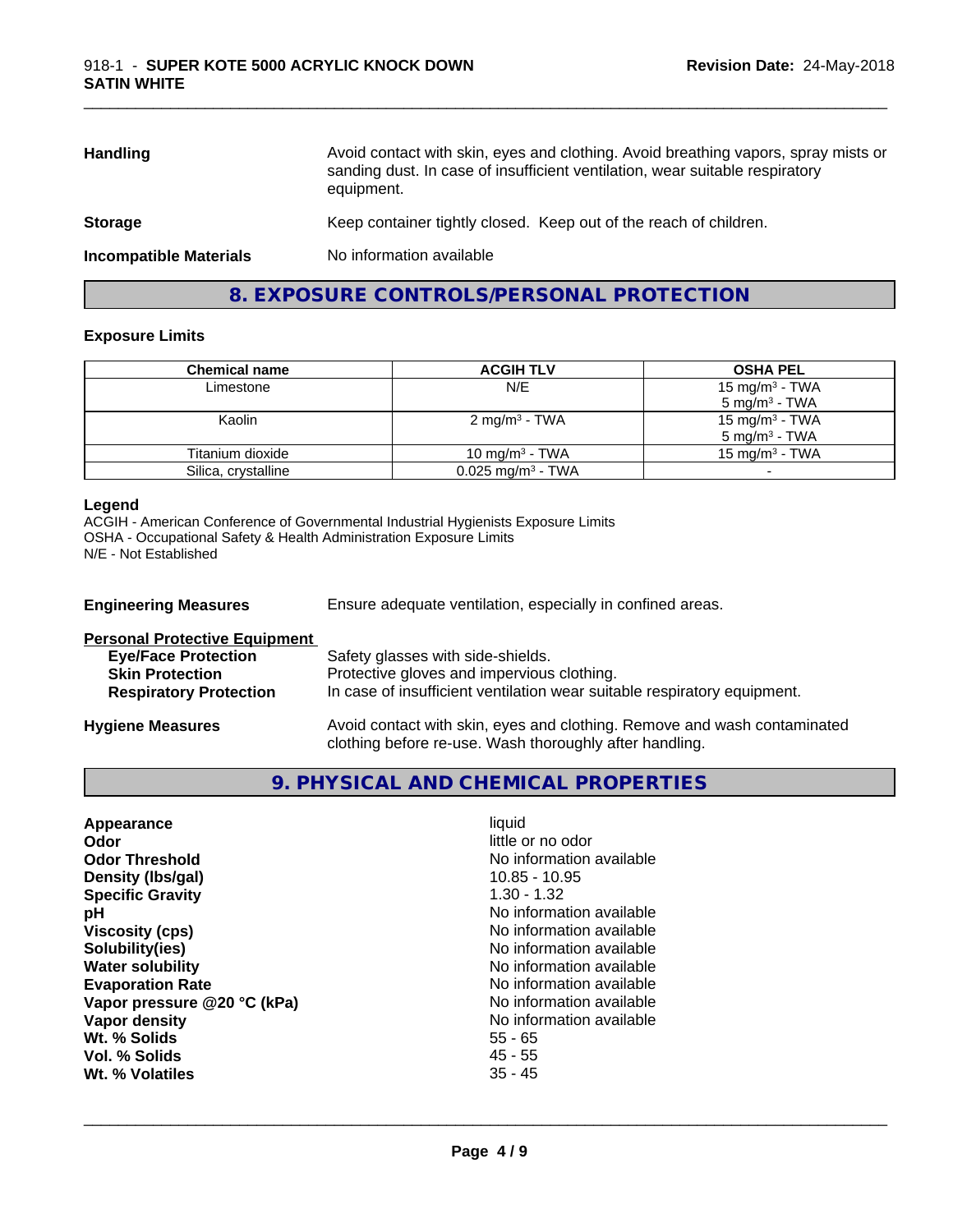#### 918-1 - **SUPER KOTE 5000 ACRYLIC KNOCK DOWN SATIN WHITE**

| <b>Vol. % Volatiles</b><br><b>VOC Regulatory Limit (g/L)</b><br><b>Boiling Point (°F)</b><br><b>Boiling Point (°C)</b><br><b>Freezing Point (°F)</b><br><b>Freezing Point (°C)</b><br>Flash Point (°F)<br>Flash Point (°C)<br><b>Method</b><br>Flammability (solid, gas)<br><b>Upper flammability limit:</b><br>Lower flammability limit:<br><b>Autoignition Temperature (°F)</b><br><b>Autoignition Temperature (°C)</b> | 45 - 55<br>< 50<br>212<br>100<br>32<br>0<br>Not applicable<br>Not applicable<br>Not applicable<br>Not applicable<br>Not applicable<br>Not applicable<br>No information available<br>No information available<br>No information available |
|---------------------------------------------------------------------------------------------------------------------------------------------------------------------------------------------------------------------------------------------------------------------------------------------------------------------------------------------------------------------------------------------------------------------------|------------------------------------------------------------------------------------------------------------------------------------------------------------------------------------------------------------------------------------------|
| Decomposition Temperature (°F)<br>Decomposition Temperature (°C)<br><b>Partition coefficient</b>                                                                                                                                                                                                                                                                                                                          | No information available<br>No information available                                                                                                                                                                                     |
|                                                                                                                                                                                                                                                                                                                                                                                                                           |                                                                                                                                                                                                                                          |

## **10. STABILITY AND REACTIVITY**

\_\_\_\_\_\_\_\_\_\_\_\_\_\_\_\_\_\_\_\_\_\_\_\_\_\_\_\_\_\_\_\_\_\_\_\_\_\_\_\_\_\_\_\_\_\_\_\_\_\_\_\_\_\_\_\_\_\_\_\_\_\_\_\_\_\_\_\_\_\_\_\_\_\_\_\_\_\_\_\_\_\_\_\_\_\_\_\_\_\_\_\_\_

| <b>Reactivity</b>                       | Not Applicable                           |
|-----------------------------------------|------------------------------------------|
| <b>Chemical Stability</b>               | Stable under normal conditions.          |
| <b>Conditions to avoid</b>              | Prevent from freezing.                   |
| <b>Incompatible Materials</b>           | No materials to be especially mentioned. |
| <b>Hazardous Decomposition Products</b> | None under normal use.                   |
| Possibility of hazardous reactions      | None under normal conditions of use.     |

**11. TOXICOLOGICAL INFORMATION**

| <b>Product Information</b>               |                                                                                                                                                 |  |
|------------------------------------------|-------------------------------------------------------------------------------------------------------------------------------------------------|--|
| Information on likely routes of exposure |                                                                                                                                                 |  |
|                                          | <b>Principal Routes of Exposure</b> Eye contact, skin contact and inhalation.                                                                   |  |
| <b>Acute Toxicity</b>                    |                                                                                                                                                 |  |
| <b>Product Information</b>               | No information available                                                                                                                        |  |
|                                          | Symptoms related to the physical, chemical and toxicological characteristics                                                                    |  |
| <b>Symptoms</b>                          | No information available                                                                                                                        |  |
|                                          | Delayed and immediate effects as well as chronic effects from short and long-term exposure                                                      |  |
| Eye contact<br><b>Skin contact</b>       | May cause slight irritation.<br>Substance may cause slight skin irritation. Prolonged or repeated contact may dry<br>skin and cause irritation. |  |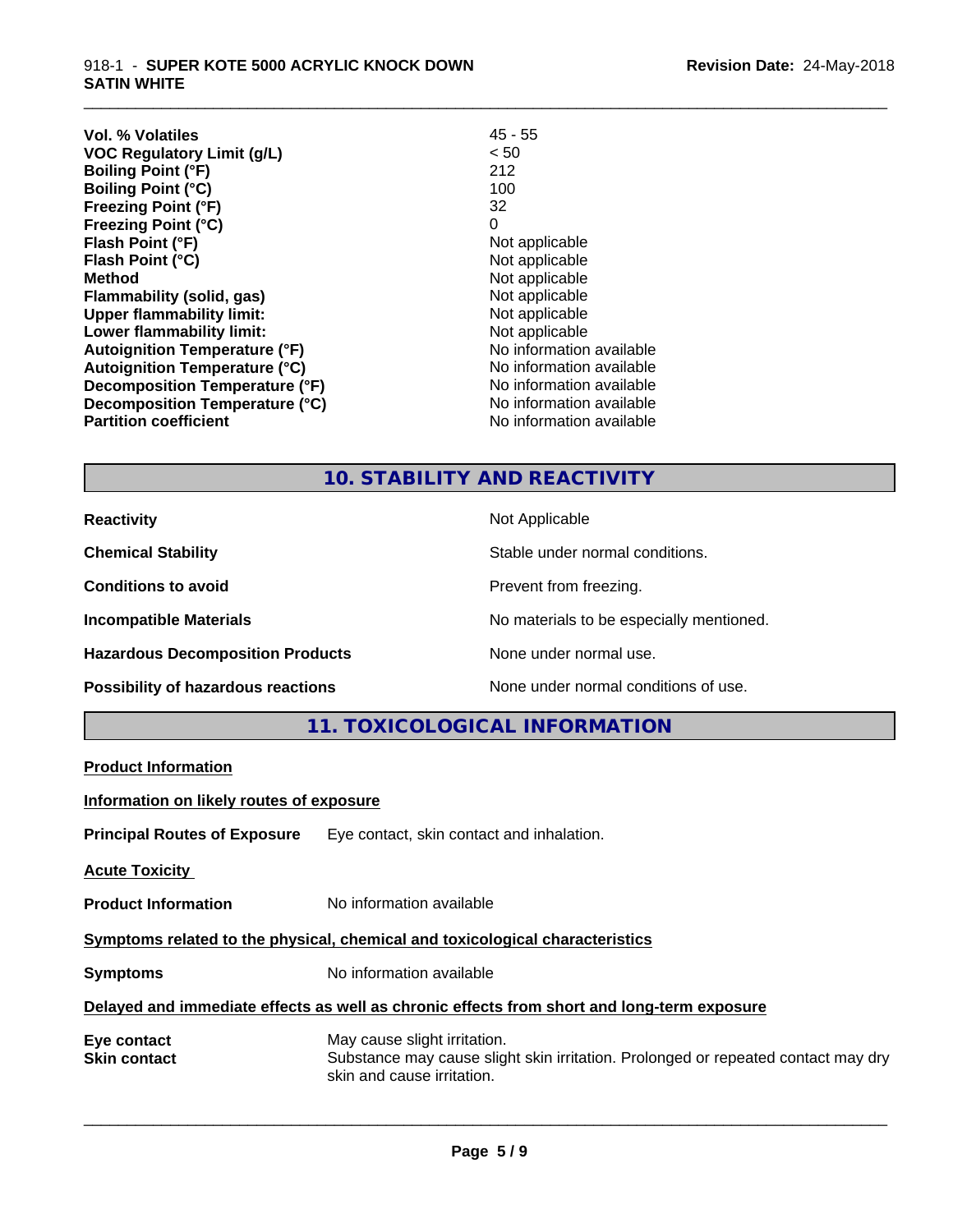#### 918-1 - **SUPER KOTE 5000 ACRYLIC KNOCK DOWN SATIN WHITE**

| <b>Inhalation</b>               | May cause irritation of respiratory tract.                                      |
|---------------------------------|---------------------------------------------------------------------------------|
| Ingestion                       | Ingestion may cause gastrointestinal irritation, nausea, vomiting and diarrhea. |
| <b>Sensitization</b>            | No information available                                                        |
| <b>Neurological Effects</b>     | No information available.                                                       |
| <b>Mutagenic Effects</b>        | No information available.                                                       |
| <b>Reproductive Effects</b>     | No information available.                                                       |
| <b>Developmental Effects</b>    | No information available.                                                       |
| <b>Target organ effects</b>     | No information available.                                                       |
| <b>STOT - single exposure</b>   | No information available.                                                       |
| <b>STOT - repeated exposure</b> | Causes damage to organs through prolonged or repeated exposure if inhaled.      |
| Other adverse effects           | No information available.                                                       |
| <b>Aspiration Hazard</b>        | No information available                                                        |

\_\_\_\_\_\_\_\_\_\_\_\_\_\_\_\_\_\_\_\_\_\_\_\_\_\_\_\_\_\_\_\_\_\_\_\_\_\_\_\_\_\_\_\_\_\_\_\_\_\_\_\_\_\_\_\_\_\_\_\_\_\_\_\_\_\_\_\_\_\_\_\_\_\_\_\_\_\_\_\_\_\_\_\_\_\_\_\_\_\_\_\_\_

#### **Numerical measures of toxicity**

#### **The following values are calculated based on chapter 3.1 of the GHS document**

| <b>ATEmix (oral)</b>   | 95448 mg/kg |
|------------------------|-------------|
| <b>ATEmix (dermal)</b> | 919681      |

#### **Component Information**

Kaolin LD50 Oral: > 5000 mg/kg (Rat) Titanium dioxide LD50 Oral: > 10000 mg/kg (Rat) Silica, crystalline LD50 Oral: 500 mg/kg (Rat)

#### **Carcinogenicity**

*The information below indicateswhether each agency has listed any ingredient as a carcinogen:.*

| <b>Chemical name</b> | <b>IARC</b>          | <b>NTP</b>  | <b>OSHA</b> |
|----------------------|----------------------|-------------|-------------|
|                      | 2B - Possible Human  |             | Listed      |
| Titanium dioxide     | Carcinogen           |             |             |
|                      | . - Human Carcinogen | Known Human | Listed      |
| Silica, crystalline  |                      | Carcinogen  |             |

• Crystalline Silica has been determined to be carcinogenic to humans by IARC (1) when in respirable form. Risk of cancer depends on duration and level of inhalation exposure to spray mist or dust from sanding the dried paint.• Although IARC has classified titanium dioxide as possibly carcinogenic to humans (2B), their summary concludes: "No significant exposure to titanium dioxide is thought to occur during the use of products in which titanium dioxide is bound to other materials, such as paint."

#### **Legend**

IARC - International Agency for Research on Cancer NTP - National Toxicity Program OSHA - Occupational Safety & Health Administration

**12. ECOLOGICAL INFORMATION**

#### **Ecotoxicity Effects**

The environmental impact of this product has not been fully investigated.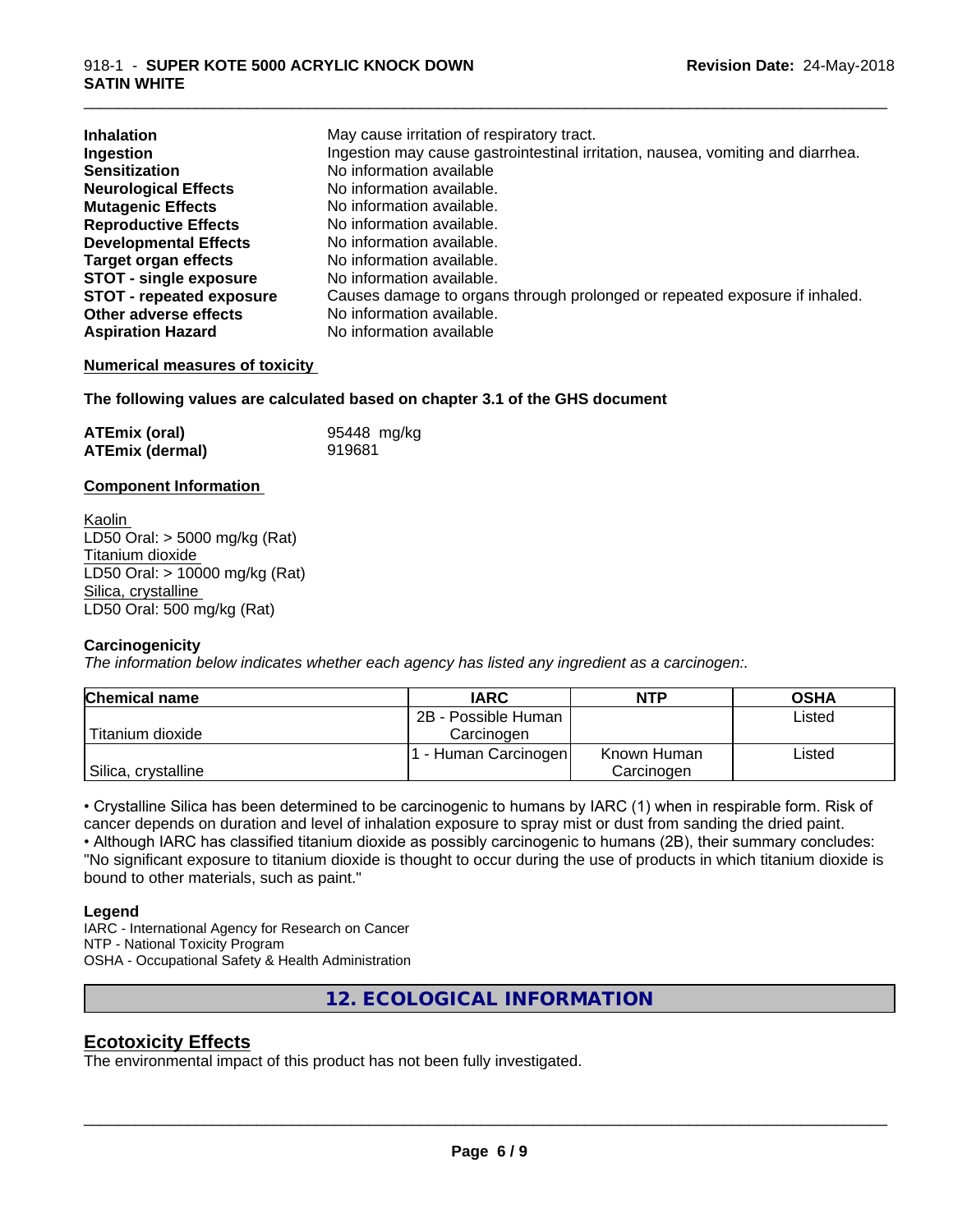\_\_\_\_\_\_\_\_\_\_\_\_\_\_\_\_\_\_\_\_\_\_\_\_\_\_\_\_\_\_\_\_\_\_\_\_\_\_\_\_\_\_\_\_\_\_\_\_\_\_\_\_\_\_\_\_\_\_\_\_\_\_\_\_\_\_\_\_\_\_\_\_\_\_\_\_\_\_\_\_\_\_\_\_\_\_\_\_\_\_\_\_\_

#### **Product Information**

#### **Acute Toxicity to Fish**

No information available

#### **Acute Toxicity to Aquatic Invertebrates**

No information available

#### **Acute Toxicity to Aquatic Plants**

No information available

#### **Persistence / Degradability**

No information available.

#### **Bioaccumulation**

There is no data for this product.

#### **Mobility in Environmental Media**

No information available.

#### **Ozone**

No information available

#### **Component Information**

#### **Acute Toxicity to Fish**

Titanium dioxide  $LC50:$  > 1000 mg/L (Fathead Minnow - 96 hr.)

#### **Acute Toxicity to Aquatic Invertebrates**

No information available

#### **Acute Toxicity to Aquatic Plants**

No information available

|                              | 13. DISPOSAL CONSIDERATIONS                                                                                                                                                                                               |
|------------------------------|---------------------------------------------------------------------------------------------------------------------------------------------------------------------------------------------------------------------------|
| <b>Waste Disposal Method</b> | Dispose of in accordance with federal, state, and local regulations. Local<br>requirements may vary, consult your sanitation department or state-designated<br>environmental protection agency for more disposal options. |
|                              | 14. TRANSPORT INFORMATION                                                                                                                                                                                                 |
| <b>DOT</b>                   | Not regulated                                                                                                                                                                                                             |
| <b>ICAO/IATA</b>             | Not regulated                                                                                                                                                                                                             |
| <b>IMDG / IMO</b>            | Not regulated                                                                                                                                                                                                             |
|                              |                                                                                                                                                                                                                           |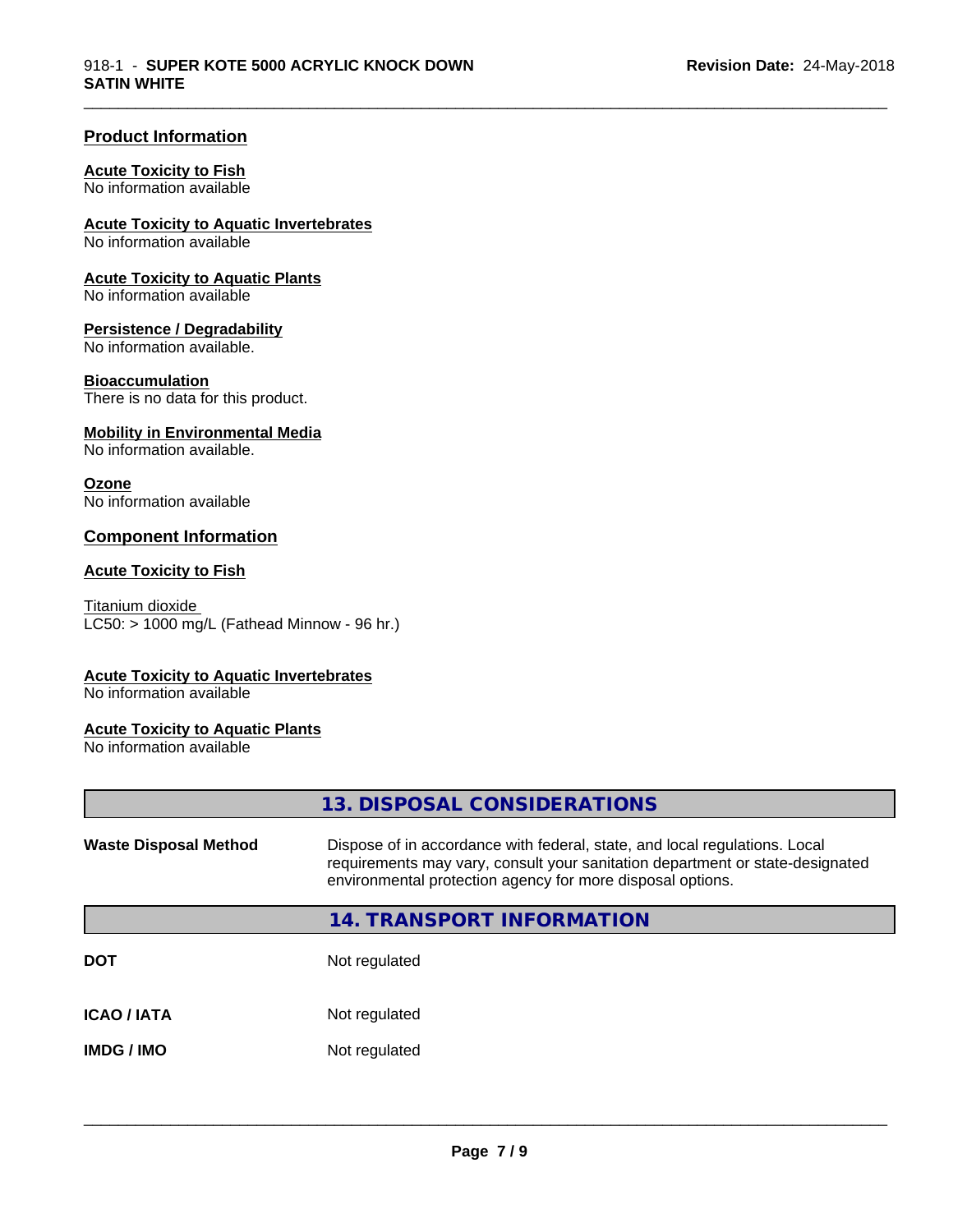#### **15. REGULATORY INFORMATION**

\_\_\_\_\_\_\_\_\_\_\_\_\_\_\_\_\_\_\_\_\_\_\_\_\_\_\_\_\_\_\_\_\_\_\_\_\_\_\_\_\_\_\_\_\_\_\_\_\_\_\_\_\_\_\_\_\_\_\_\_\_\_\_\_\_\_\_\_\_\_\_\_\_\_\_\_\_\_\_\_\_\_\_\_\_\_\_\_\_\_\_\_\_

#### **International Inventories**

| <b>TSCA: United States</b> | Yes - All components are listed or exempt. |
|----------------------------|--------------------------------------------|
| <b>DSL: Canada</b>         | Yes - All components are listed or exempt. |

#### **Federal Regulations**

#### **SARA 311/312 hazardous categorization**

| Acute health hazard               | Nο  |
|-----------------------------------|-----|
| Chronic Health Hazard             | Yes |
| Fire hazard                       | Nο  |
| Sudden release of pressure hazard | N٥  |
| Reactive Hazard                   | N٥  |

#### **SARA 313**

Section 313 of Title III of the Superfund Amendments and Reauthorization Act of 1986 (SARA). This product contains a chemical or chemicals which are subject to the reporting requirements of the Act and Title 40 of the Code of Federal Regulations, Part 372:

*None*

#### **Clean Air Act,Section 112 Hazardous Air Pollutants (HAPs) (see 40 CFR 61)**

This product contains the following HAPs:

*None*

#### **US State Regulations**

#### **California Proposition 65**

# **AVIMARNING:** Cancer and Reproductive Harm– www.P65warnings.ca.gov

#### **State Right-to-Know**

| <b>Chemical name</b> | <b>Massachusetts</b> | <b>New Jersey</b> | Pennsylvania |
|----------------------|----------------------|-------------------|--------------|
| Limestone            |                      |                   |              |
| Kaolin               |                      |                   |              |
| Titanium dioxide     |                      |                   |              |
| Silica, crystalline  |                      |                   |              |

**Legend**

X - Listed

#### **16. OTHER INFORMATION**